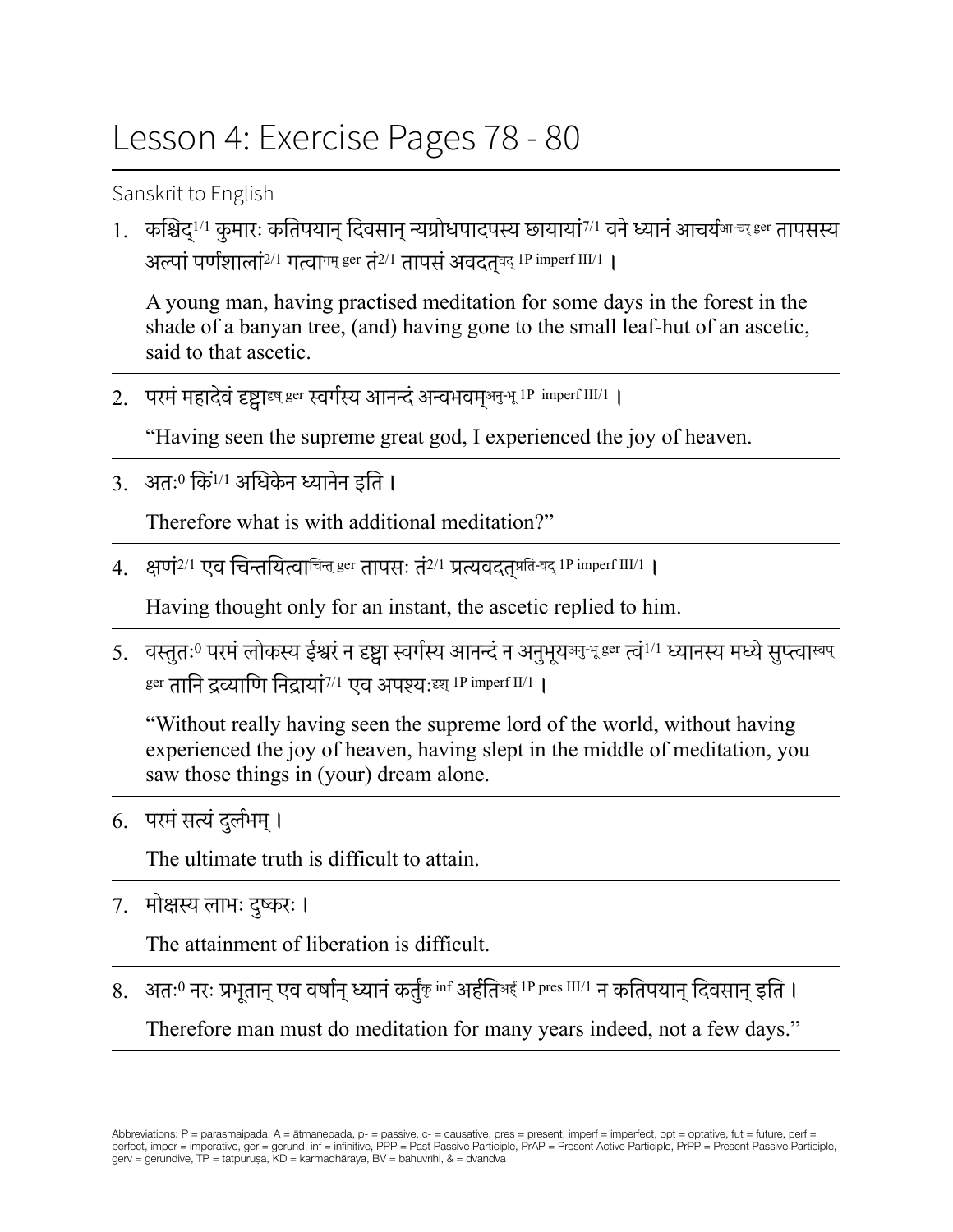9. तस्य तापसस्य वचनं श्रुत्वाश्रु ger परं विषादं गत्वा तं<sup>2/1</sup> ग्रामं प्रत्यागच्छत्<sup>प्रति-आ-गम् 1P imperf III/1</sup> यत्र<sup>0</sup> कुलं अवसतुबस् 1P imperf III/1 |

Having heard the words of that ascetic, having gone to the greatest despair, he returned to that village where his family lived.

 $10.$  सः $^{1/1}$  जनकं अवदत ।

He told his father.

11. अविरतं प्रयत्नं विना<sup>0</sup> स्वर्गः दुष्प्रापः इति ।

"Without continuous effort, heaven is difficult to reach."

12. जनकः तं<sup>2/1</sup> प्रत्यवदतुप्रति-वद् <sup>1P imperf III/1</sup> अवश्यम्<sup>0</sup> एव पुत्र<sup>8/1</sup> । तस्मात्<sup>5/1</sup>कारणातु<sup>5/1</sup> कतिपयाः<sup>1/+</sup>

एव तं<sup>2/1</sup> अधिगच्छन्तिअधि-गम् <sup>1P pres III/+</sup> इति ।

(His) father replied to him. "Of course, son. Due to that reason only some attain it."

English to Sanskrit

- 1. एकदा कश्चिद् कुमारः महादेवं शिवं निद्रायां साक्षात् अपश्यत् अतश्च मोक्षं अदुष्प्रापं चिन्तयित्वा जनकं अवदत् ।
- 2. किं प्रभूतेन ध्यानेन ।
- 3. मोक्षस्य लाभः न दुष्करः इति ।
- 4. तत् वचनं श्रुत्वा विस्मयेन आक्रान्त: जनकः तं कुमारं प्रत्यवदत् ।
- 5. पुत्र अविरतं प्रयत्नं विना नरः स्वर्गस्य आनन्दं न अधिगच्छति ।

6. मोक्षः न निद्रा एव ।

7. वस्तुतः मोक्षः लोके परमं सत्यम् ।

8. कतिपयाः तापसाः एव प्रभूतान् वर्षान् वनस्य मौने महादेवं ध्यात्वा मोक्षं अधिगच्छन्ति इति ।

Abbreviations: P = parasmaipada, A = ātmanepada, p- = passive, c- = causative, pres = present, imperf = imperfect, opt = optative, fut = future, perf = versionalism in peralting and the infinitive, PPP = Past Passive Participle, PrAP = Present Active Participle, PrPP = Present Passive Participle, Present Passive Participle, Present Passive Participle, Present Passive Part